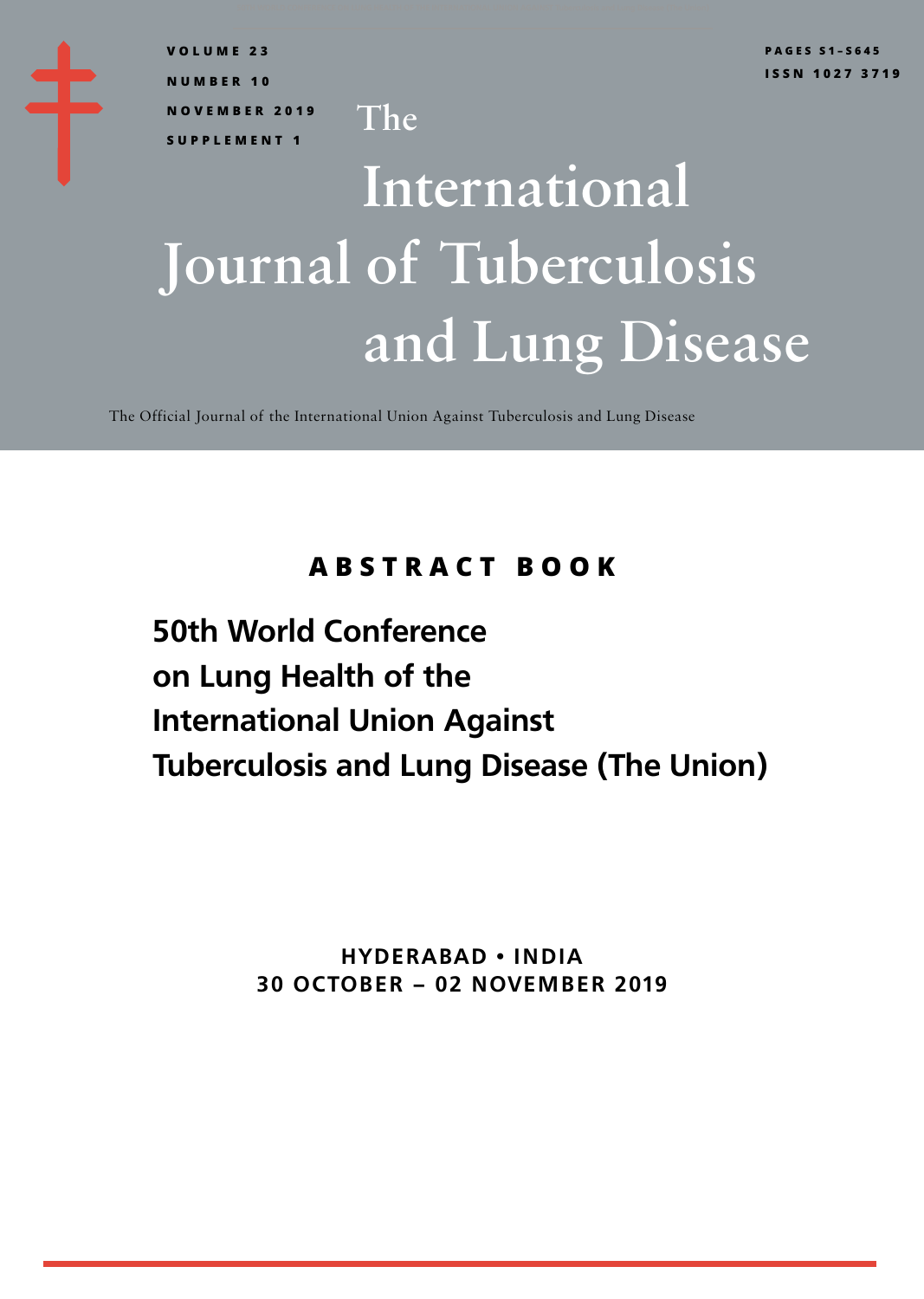#### **PS-08-586-31 Costs of seeking care for tuberculosis diagnosis after the implementation of universal health coverage in Indonesia**

A Fuady,1,2 1Erasmus MC University Medical Centre Rotterdam, Public Health, Rotterdam, Netherlands, 2Universitas Indonesia, Community Medicine, Jakarta, Indonesia. e-mail: a.fuady@erasmusmc.nl

Background: Tuberculosis (TB) diagnostic delays and higher costs are associated with seeking care in multiple private providers. This study aimed to assess TB patients' seeking care behavior, costs incurred for diagnosis and their determinants after the implementation of universal health coverage (UHC) in Indonesia.

Methods: In July-September 2016, we interviewed adult TB patients in Indonesia who had been treated for at least one month to assess their seeking care behavior. We also asked direct and indirect costs incurred during pre-diagnostic phase, and calculate the costs in absolute terms (in US Dollars) and relative terms as a share to annual household income (in %). To identify determinants of costs incurred in absolute and relative terms, we applied general linear mixed model to adjust for our cluster sampling design.

Results: We included 282 patients in analysis. TB patients in rural district prefer to seek care firstly to private clinic than those living in urban district (OR=2.3, 95%CI=1.08-4.96, P=0.031). Patients with private clinic as the first contact appeared to have more visits significantly than patients who came firstly to PHCs (P< 0.05). Visiting private clinic as the first contact also led to a higher costs than visiting PHCs both in terms of facility costs (B=16.72, 95%CI=10.55-22.89, P< 0.001) and total costs (B=22.40, 95%CI=7.72-37.07, P< 0.001). In relative terms, the higher proportions of total costs to annual household income were related to private clinic as the first contact (B=2.21, 95%CI=1.13-3.29, P< 0.001), rural district (B=1.99, 95%CI=0.81-3.18, P=0.001), and poor household (B=1.82, 95%CI=0.80-2.83, P=0.001).

Conclusions: Despite the implementation of UHC in Indonesia, the preference to seek care to private providers was still high and led to high number of diagnostic shopping and higher costs. Along with health financing reform, a strategy to strengthen public-private mix is required to improve quality of diagnostic, reduce diagnostic delays, and minimize patients' costs.

#### **PS-08-587-31 Mixed-methods study to estimate the social return on investment of a tuberculosis case finding and patient support intervention in Ho Chi Minh City, Viet Nam**

LNQ Vo,<sup>1,2</sup> RJ Forse,<sup>3</sup> VV Truong,<sup>4</sup> TN Vu,<sup>5</sup> GT Le,<sup>5</sup> GC Do,6 LH Nguyen,7 AJ Codlin,8 M Caws,9,10 1Friends for International TB Relief, Board of Directors, Hanoi, Viet Nam, 2Interactive Research and Development, Viet Nam Country Office, Hanoi, Viet Nam, 3Friends for International TB Relief, Operations, Ho Chi Minh City, Viet Nam, 4Pham Ngoc Thach Lung Hospital, Provincial TB Steering Department, Ho Chi Minh City, Viet Nam, 5Ho Chi Minh City Public Health Association, Board of Directors, Ho Chi Minh City, Viet Nam, 6Pham Ngoc Thach Lung Hospital, Quality Assurance, Ho Chi Minh City, Viet Nam, 7Pham Ngoc Thach Lung Hospital, Provincial TB Program, Ho Chi Minh City, Viet Nam, 8Friends for International TB Relief, Research and M&E, Ho Chi Minh City, Viet Nam, 9Liverpool School of Tropical Medicine, Department of Clinical Sciences, Liverpool, United Kingdom, 10Birat Nepal Medical Trust, Operations, Kathmandu, Nepal. e-mail: luan.vo@tbhelp.org

Background: Tuberculosis (TB) remains a main cause of avoidable death, and a heavy economic burden for patients and society. There is extensive evidence on the cost effectiveness of TB care and prevention, but few studies have assessed the social return on investment (SROI) of incremental case finding and patient support beyond the standard of care.

Methods: This mixed-method study estimated the societal benefit of a community-based TB case finding and patient support intervention. We conducted a literature review, two focus group discussions and 14 in-depth interviews to identify stakeholders and value drivers of the intervention. Qualitative data were analyzed using thematic framework analysis. Quantitative data sources included the National TB Program routine surveillance system, public ecological databases, published studies, project accounts and 11 beneficiary surveys.

From these data, we constructed a SROI model according to the methodology of Social Value UK, which entails mapping and monetizing value drivers, adjusting crude impact for four counterfactuals, and calculating the SROI based on the present values of benefits and costs in a 5-year discounted cash flow model.

Results: Our literature review initially identified 8 beneficiaries and 25 value drivers, which qualitative findings reduced to 5 and 14, respectively. Crude monetization of the value drivers over a 5-year time horizon yielded a cumulative benefit of USD64,168,005, which was reduced by 89% to USD7,072,408 after adjusting for the counterfactuals. Using a 3.5% discount rate, the present value of the cumulative benefits was USD6,601,494. Accounting for USD154,657 in total intervention costs, the net present value was USD6,446,836, and the SROI was 4,268% indicating that for every USD1.00 invested, the social value created was USD42.68.